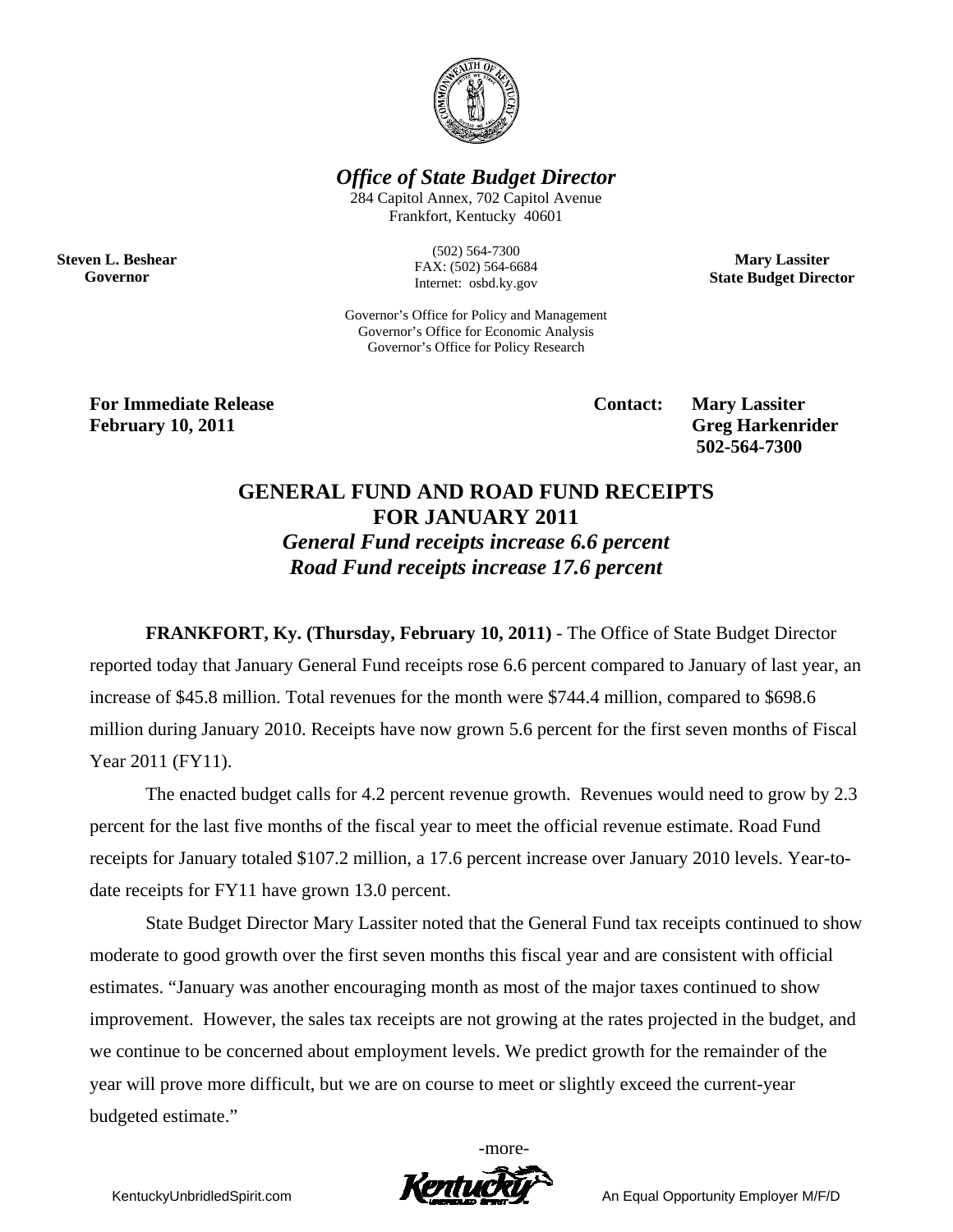Among the major accounts:

- Sales and use tax receipts increased 2.3 percent for the month and have grown 4.3 percent year-to-date.
- Corporation income tax receipts rose 34.0 percent and have increased 21.4 percent in the first seven months of the year.
- Individual income tax collections grew 18.1 percent and are up 6.2 percent through the first seven months of FY11.
- Property tax collections were off 26.9 percent, primarily due to timing differences in the collection and remittance of the real property tax receipts, and are down 1.8 percent year-to-date.
- Cigarette tax receipts declined 11.4 percent and have now fallen 4.8 percent year-todate.
- Coal severance tax receipts grew 27.0 percent and are up 11.9 percent through the first seven months of the fiscal year.

Road Fund receipts continued their outstanding performance, increasing 17.6 percent in January 2011 with collections of \$107.2 million. The official Road Fund estimate calls for an increase in revenues of 5.3 percent for the fiscal year. Based on year-to-date tax collections, revenues can decline 4.4 percent for the remainder of FY11 and meet that estimate. Receipts, however, are consistent with the Budget Office's most recent interim estimate which calls for growth of 11.0 percent for the fiscal year. Lassiter noted that the mix of Road Fund collections has changed. "Motor fuels tax receipts were the driving force in Road Fund collections for the first half of the fiscal year while motor vehicle usage receipts were weak. That situation has reversed itself, as we expected. The change is due to differences in the variable portion of the motor fuels tax rate between last year and this year as well as the impact of the motor vehicle usage tax trade-in credit".

Among the major accounts:

- Motor fuels taxes rose 7.2 percent, bringing year-to-date growth to 15.9 percent.
- Motor vehicle usage tax revenue rose 55.8 percent in January, and has grown 13.7 percent over the first seven months of the fiscal year.
- License and privilege tax receipts fell 3.6 percent, but have grown 3.7 percent year-todate.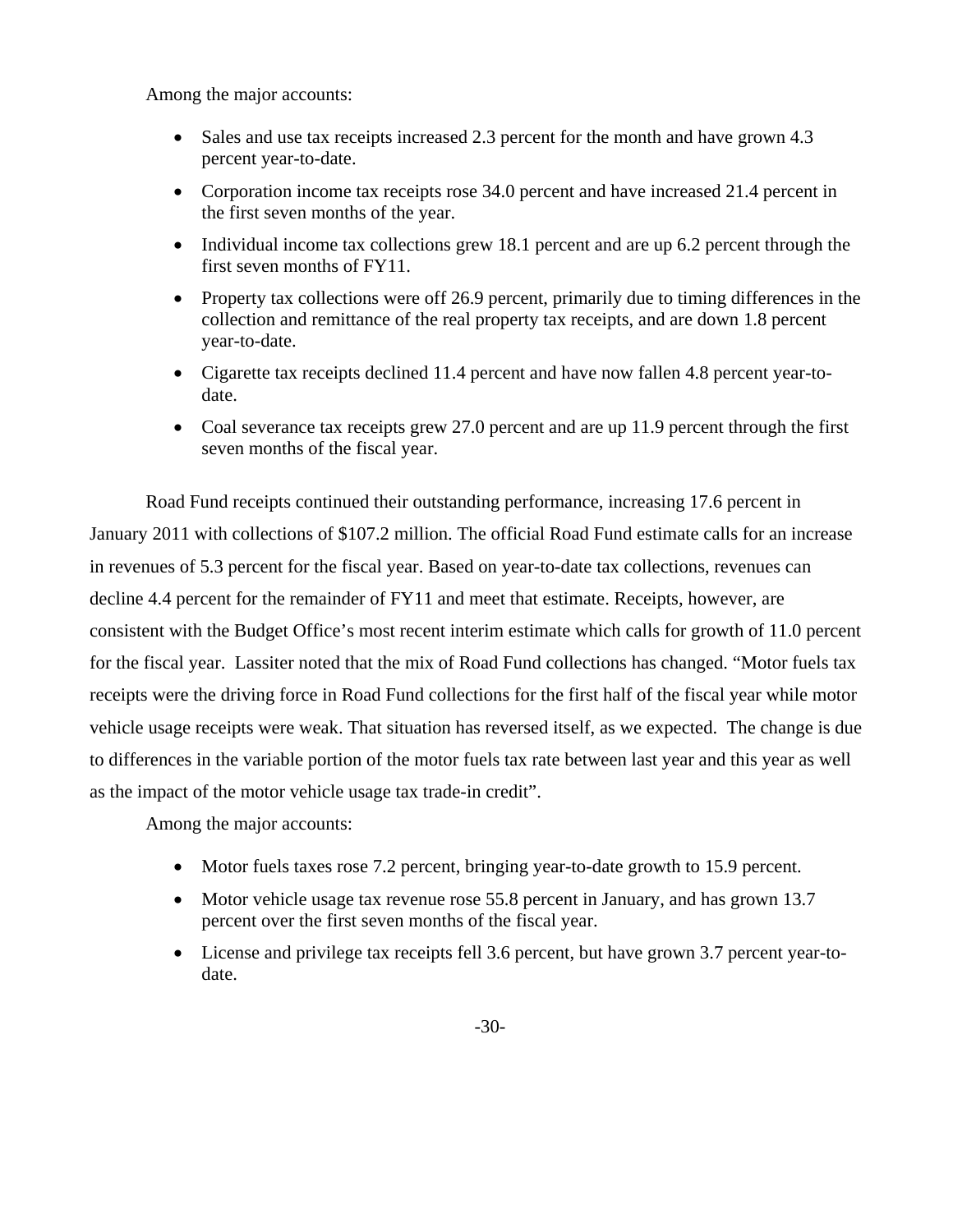## **KENTUCKY STATE GOVERNMENT REVENUE 1. GENERAL FUND REVENUE**

|                                                       |                            | <b>JANUARY</b>          |                 | JULY THROUGH JANUARY        |                           |                          |
|-------------------------------------------------------|----------------------------|-------------------------|-----------------|-----------------------------|---------------------------|--------------------------|
|                                                       | 2011                       | 2010                    | % Change        | FY 2011                     | FY 2010                   | % Change                 |
| <b>TOTAL GENERAL FUND</b>                             | \$744,365,062              | \$698,566,362           | 6.6%            | \$5,097,820,987             | \$4,829,384,673           | 5.6%                     |
| <b>Tax Receipts</b>                                   | \$722,660,736              | \$677,164,088           | 6.7%            | \$4,921,040,796             | \$4,648,565,621           | 5.9%                     |
| Sales and Gross Receipts                              | \$337,868,894              | \$333,471,481           | 1.3%            | \$2,068,427,541             | \$2,001,101,898           | $3.4\%$                  |
| <b>Beer Consumption</b>                               | 484,865                    | (267, 160)              | $---$           | 3,724,181                   | 3,645,069                 | 2.2%                     |
| Beer Wholesale                                        | 4,369,130                  | 5,332,395               | $-18.1%$        | 32,206,088                  | 31,551,539                | 2.1%                     |
| Cigarette                                             | 17,374,688                 | 19,615,159              | $-11.4%$        | 153,310,537                 | 161,102,510               | $-4.8%$                  |
| <b>Distilled Spirits Case Sales</b>                   | 13,041                     | 13,055                  | $-0.1%$         | (274, 825)                  | 67,531                    | $\overline{\phantom{a}}$ |
| <b>Distilled Spirits Consumption</b>                  | 1,264,420                  | 1,270,378               | $-0.5%$         | 6,824,349                   | 6,654,073                 | 2.6%                     |
| <b>Distilled Spirits Wholesale</b>                    | 3,397,377                  | 3,388,939               | 0.2%            | 17,635,870                  | 17, 157, 425              | 2.8%                     |
| Insurance Premium                                     | (17, 222)                  | 10,657                  | ---             | 40,454,734                  | 40,119,366                | 0.8%                     |
| Pari-Mutuel                                           | 65,909                     | 95,788                  | $-31.2%$        | 2,685,126                   | (980, 800)                | $---$                    |
| Race Track Admission                                  | 0                          | 0                       | $---$           | 146,651                     | 137,878                   | 6.4%                     |
| Sales and Use                                         | 302.046.305                | 295,352,152             | 2.3%            | 1,752,203,985               | 1,680,160,604             | 4.3%                     |
| <b>Wine Consumption</b><br>Wine Wholesale             | 321,318                    | 307,036                 | 4.7%            | 1,580,374                   | 1,514,504                 | 4.3%                     |
| <b>Telecommunications Tax</b>                         | 1,721,349<br>5,017,296     | 1,638,497<br>4,881,746  | 5.1%<br>2.8%    | 8,579,536<br>36,567,676     | 7,737,391<br>39,652,679   | 10.9%<br>$-7.8%$         |
| <b>Other Tobacco Products</b>                         | 1,793,808                  | 1,820,477               | $-1.5%$         | 12,703,609                  | 12,386,059                | 2.6%                     |
| Floor Stock Tax                                       | 16,610                     | 12,362                  | 34.4%           | 79,650                      | 196,071                   | $-59.4%$                 |
|                                                       |                            |                         |                 |                             |                           |                          |
| License and Privilege                                 | \$33,943,350               | \$15,116,170            | 124.5%          | \$312,922,751               | \$236,157,505             | 32.5%                    |
| Alc. Bev. License Suspension                          | 38,815                     | 51,200                  | -24.2%          | 232,355                     | 256,975                   | -9.6%                    |
| Coal Severance                                        | 20,495,973                 | 16,138,179              | 27.0%           | 165,526,226                 | 147,965,454               | 11.9%                    |
| <b>Corporation License</b>                            | 442,284                    | 577,113                 | $-23.4%$        | 9,358,837                   | 2,244,241                 | 317.0%                   |
| Corporation Organization                              | 21,607                     | 10,709                  | 101.8%          | 50,475                      | 134,359                   | $-62.4%$                 |
| Occupational Licenses                                 | 8,045                      | 8,672                   | $-7.2%$         | 72,529                      | 81,692                    | $-11.2%$                 |
| Oil Production                                        | 629,275                    | 962,776                 | $-34.6%$        | 4,378,958                   | 4,504,603                 | $-2.8%$                  |
| Race Track License                                    | 0                          | 0                       | $---$           | 208,750                     | 218,000                   | $-4.2%$                  |
| <b>Bank Franchise Tax</b>                             | 281,206                    | 297,203                 | $-5.4%$         | 3,185,086                   | (130, 938)                | $---$                    |
| <b>Driver License Fees</b>                            | 42,116                     | 44,285                  | $-4.9%$         | 355,449                     | 343,145                   | 3.6%                     |
| <b>Minerals Severance</b>                             | 707,838                    | 747,418                 | $-5.3%$         | 8,710,064                   | 8,642,226                 | 0.8%                     |
| <b>Natural Gas Severance</b>                          | 2,105,150                  | 1,637,105               | 28.6%<br>$---$  | 13,912,421                  | 10,588,624                | 31.4%                    |
| <b>Limited Liability Entity</b>                       | 9,171,040                  | (5,358,490)             |                 | 106,931,601                 | 61,309,124                | 74.4%                    |
| Income                                                | \$284,428,462              | \$239,906,145           | 18.6%           | \$2,085,136,114             | \$1,947,173,179           | 7.1%                     |
| Corporation                                           | 8,818,155                  | 6,580,413               | 34.0%           | 134,742,487                 | 111,008,750               | 21.4%                    |
| Individual                                            | 275,610,307                | 233,325,732             | 18.1%           | 1,950,393,627               | 1,836,164,429             | 6.2%                     |
|                                                       |                            |                         |                 |                             |                           |                          |
| Property                                              | \$61,657,835               | \$84,301,091            | $-26.9%$        | \$412,499,718               | \$420,273,149             | $-1.8%$                  |
| <b>Building &amp; Loan Association</b>                | 0                          | 0                       | $---$           | (53, 180)                   | 91,143                    | $\overline{a}$           |
| General - Real                                        | 41,500,379                 | 55,639,427              | $-25.4%$        | 226,172,211                 | 229,307,947               | $-1.4%$                  |
| General - Tangible<br><b>Omitted &amp; Delinguent</b> | 20,063,054                 | 22,574,025<br>2,147,538 | $-11.1%$<br>--- | 135,574,661<br>18,518,501   | 129,714,276<br>15,699,679 | 4.5%<br>18.0%            |
| <b>Public Service</b>                                 | (1, 915, 243)<br>1,984,438 | 3,920,770               | $-49.4%$        | 31,517,142                  | 44,749,822                | $-29.6%$                 |
| Other                                                 | 25,207                     | 19,330                  | 30.4%           | 770,384                     | 710,284                   | 8.5%                     |
|                                                       |                            |                         |                 |                             |                           |                          |
| Inheritance                                           | \$2,263,264                | \$1,490,738             | 51.8%           | \$23,089,374                | \$23,742,835              | $-2.8%$                  |
| Miscellaneous                                         | \$2,498,931                | \$2,878,462             | $-13.2%$        | \$18,965,300                | \$20,117,055              | $-5.7\%$                 |
| <b>Legal Process</b>                                  | 1,348,368                  | 1,662,289               | $-18.9%$        | 11,585,493                  | 12,966,293                | $-10.6\%$                |
| T. V. A. In Lieu Payments                             | 1,134,733                  | 1,200,142               | $-5.5%$         | 7,318,359                   | 7,134,238                 | 2.6%                     |
| Other                                                 | 15,830                     | 16,031                  | $-1.3%$         | 61,449                      | 16,523                    | 271.9%                   |
| <b>Nontax Receipts</b>                                |                            |                         |                 |                             |                           |                          |
|                                                       | \$21,296,493<br>2,055,112  | \$21,199,989            | 0.5%<br>-21.6%  | \$174,743,205<br>14,103,780 | \$179,206,842             | $-2.5%$<br>-2.0%         |
| <b>Departmental Fees</b><br><b>PSC Assessment Fee</b> | 1,177                      | 2,622,270<br>69,722     | $-98.3%$        | 8,916,335                   | 14,397,860<br>8,325,691   | 7.1%                     |
| Fines & Forfeitures                                   | 2,116,472                  | 2,372,412               | $-10.8%$        | 15,017,217                  | 17,571,579                | $-14.5%$                 |
| Interest on Investments                               | 47,143                     | 69,677                  | $-32.3%$        | 397,298                     | 493,427                   | $-19.5%$                 |
| Lottery                                               | 17,000,000                 | 16,500,000              | 3.0%            | 112,000,000                 | 109,500,000               | 2.3%                     |
| Sale of NOx Credits                                   | 0                          | 0                       | ---             | 22,513                      | 601,430                   | $-96.3%$                 |
| Miscellaneous                                         | 76,590                     | (434,093)               | ---             | 24,286,062                  | 28,316,855                | $-14.2%$                 |
|                                                       |                            |                         |                 |                             |                           |                          |
| <b>Redeposit of State Funds</b>                       | \$407,833                  | \$202,286               | 101.6%          | \$2,036,986                 | \$1,612,210               | 26.3%                    |